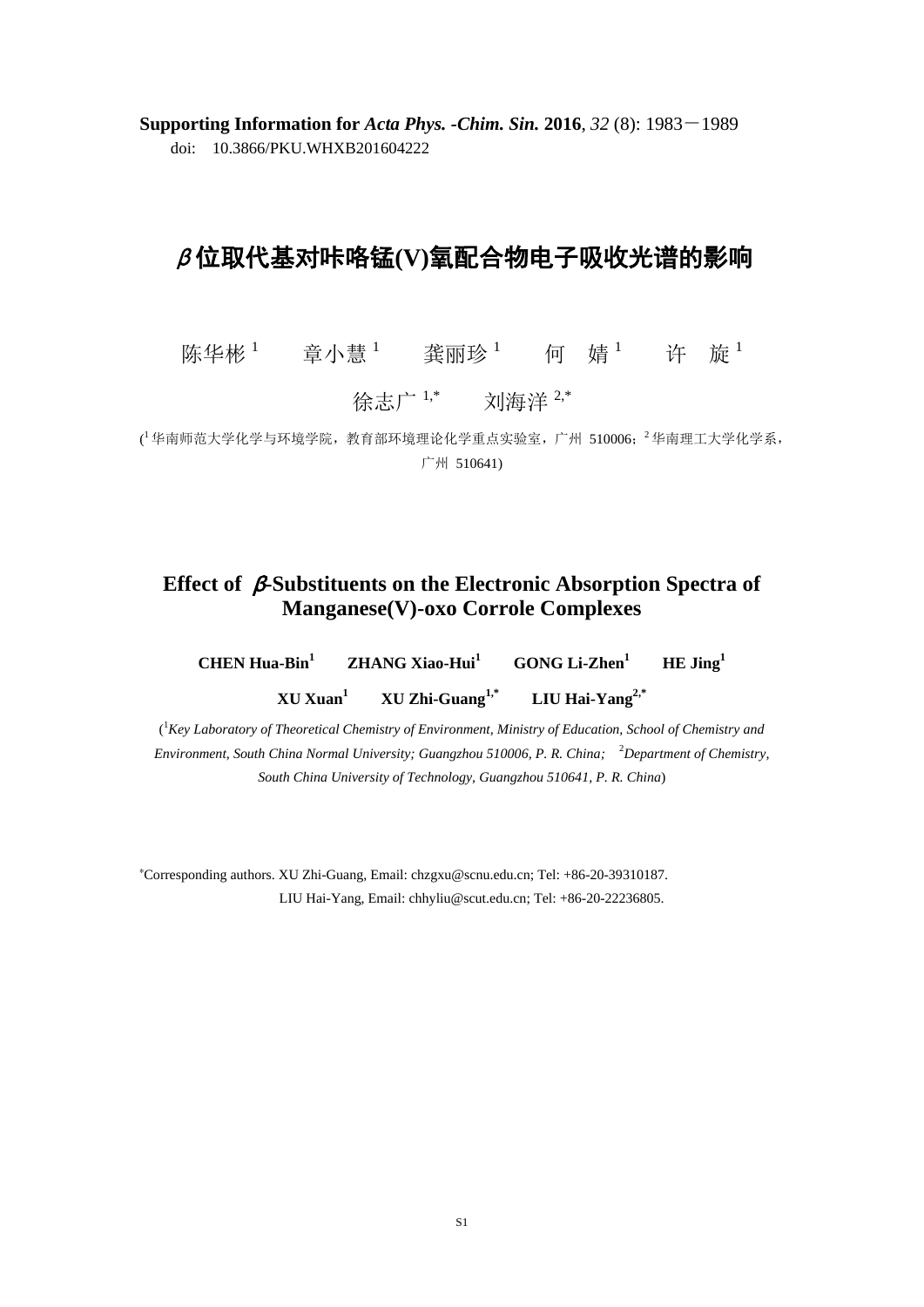| Compound                | $d_{\text{Mn-O}}/nm$ | $d_{\text{Mn-N}}^{\text{a/m}}$ | $D_{1,2,3,4}$ | $D_{5,6,7,8}$ | $D_{9,10,11,12}$ | $D_{\text{N,N,N,N}}$ |
|-------------------------|----------------------|--------------------------------|---------------|---------------|------------------|----------------------|
| 1                       | 0.1568               | 0.1916                         | 5.30          | $-5.30$       | $-0.02$          | $-0.01$              |
| $\boldsymbol{2}$        | 0.1570               | 0.1916                         | 11.41         | $-17.56$      | 7.02             | $-0.51$              |
| $\mathbf{3}$            | 0.1555               | 0.1914                         | 8.10          | $-9.94$       | 2.15             | $-0.08$              |
| $\overline{\mathbf{4}}$ | 0.1552               | 0.1914                         | 8.04          | $-9.95$       | 2.16             | $-0.05$              |
| 5                       | 0.1556               | 0.1918                         | $-10.94$      | $-19.78$      | 27.09            | 4.66                 |
| 6                       | 0.1551               | 0.1916                         | 9.33          | $-12.10$      | 2.92             | $-0.02$              |
| 7                       | 0.1552               | 0.1918                         | $-16.07$      | $-25.46$      | 25.15            | 4.60                 |
|                         |                      |                                |               |               |                  |                      |

## 表 S1 配合物 **1**-**7** 的部分几何结构参数

## Table S1 Selected optimized structural parameters of compound **1**-**7**

a: representing average values

## Cartesian Coordinates of Optimized Geometries

#### Complex **1**

| Number         | Atomic Type   | $\boldsymbol{\mathrm{X}}$ | $\mathbf Y$ | Z           |
|----------------|---------------|---------------------------|-------------|-------------|
| $\mathbf{1}$   | Mn            | $-0.007633$               | $-0.000028$ | 0.45242     |
| $\overline{2}$ | $\mathbf C$   | 2.664245                  | $-0.700398$ | $-0.155208$ |
| 3              | $\mathsf{C}$  | 3.574831                  | $-1.789668$ | $-0.258286$ |
| $\overline{4}$ | H             | 4.650422                  | $-1.710362$ | $-0.347711$ |
| 5              | $\mathcal{C}$ | 2.819543                  | $-2.957705$ | $-0.240662$ |
| 6              | H             | 3.189145                  | -3.973399   | $-0.304019$ |
| 7              | $\mathsf{C}$  | 1.436114                  | $-2.594645$ | $-0.13247$  |
| 8              | $\mathsf{C}$  | 0.276216                  | -3.354898   | $-0.134268$ |
| 9              | $\mathsf{C}$  | $-0.986817$               | $-2.766478$ | $-0.13304$  |
| 10             | $\mathcal{C}$ | $-2.241782$               | $-3.460335$ | $-0.217875$ |
| 11             | H             | $-2.338959$               | -4.537977   | $-0.259521$ |
| 12             | $\mathcal{C}$ | $-3.24496$                | $-2.521604$ | $-0.258628$ |
| 13             | H             | $-4.312119$               | $-2.690411$ | $-0.327466$ |
| 14             | $\mathsf{C}$  | $-2.63198$                | $-1.225327$ | $-0.191758$ |
| 15             | $\mathsf{C}$  | $-3.280744$               | 0.000895    | $-0.216542$ |
| 16             | $\mathsf{C}$  | $-2.631291$               | 1.226761    | $-0.191908$ |
| 17             | $\mathsf{C}$  | $-3.243611$               | 2.523326    | $-0.259181$ |
| 18             | H             | $-4.310663$               | 2.692608    | $-0.328468$ |
| 19             | $\mathcal{C}$ | $-2.239968$               | 3.461563    | $-0.21822$  |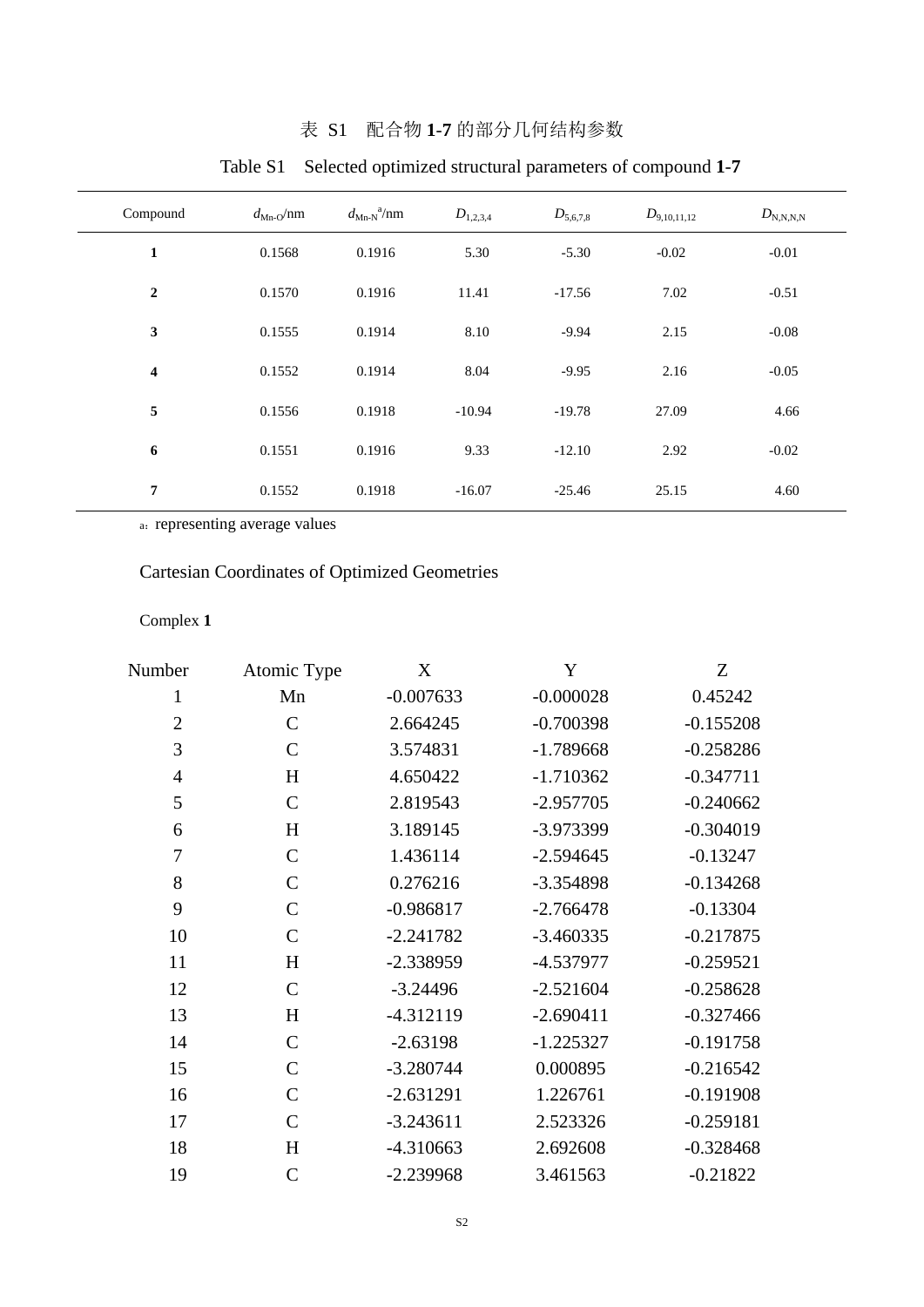| 20 | H             | $-2.336588$ | 4.539248    | $-0.260102$ |
|----|---------------|-------------|-------------|-------------|
| 21 | $\mathbf C$   | $-0.985377$ | 2.767114    | $-0.132816$ |
| 22 | $\mathcal{C}$ | 0.277975    | 3.354857    | $-0.133963$ |
| 23 | $\mathsf{C}$  | 1.437456    | 2.59397     | $-0.131969$ |
| 24 | $\mathcal{C}$ | 2.821062    | 2.956316    | $-0.24041$  |
| 25 | H             | 3.191167    | 3.971812    | $-0.303923$ |
| 26 | $\mathbf C$   | 3.575726    | 1.787888    | $-0.258128$ |
| 27 | H             | 4.651238    | 1.708065    | $-0.34788$  |
| 28 | $\mathsf{C}$  | 2.664618    | 0.699078    | $-0.154916$ |
| 29 | $\mathbf N$   | 1.370127    | $-1.20423$  | $-0.063218$ |
| 30 | N             | $-1.2386$   | $-1.378501$ | $-0.106957$ |
| 31 | $\mathbf N$   | $-1.237862$ | 1.379267    | $-0.106581$ |
| 32 | N             | 1.370785    | 1.203585    | $-0.062586$ |
| 33 | $\Omega$      | $-0.091575$ | $-0.000643$ | 2.018322    |
| 34 | H             | 0.342111    | $-4.438341$ | $-0.178432$ |
| 35 | H             | $-4.365469$ | 0.001223    | $-0.284234$ |
| 36 | H             | 0.344449    | 4.438259    | $-0.178435$ |
|    |               |             |             |             |

| Number         | Atomic Type  | X           | Y           | Z           |
|----------------|--------------|-------------|-------------|-------------|
| 1              | Mn           | $-0.000733$ | $-0.68256$  | 0.539751    |
| $\mathbf{2}$   | $\mathsf{C}$ | $-0.700244$ | -3.329169   | $-0.150417$ |
| 3              | $\mathsf{C}$ | $-1.779621$ | $-4.24098$  | $-0.304248$ |
| $\overline{4}$ | H            | $-1.692167$ | $-5.311067$ | $-0.439598$ |
| 5              | $\mathsf{C}$ | $-2.950659$ | $-3.49353$  | $-0.274521$ |
| 6              | H            | $-3.959402$ | $-3.867634$ | $-0.375996$ |
| 7              | $\mathsf{C}$ | $-2.597129$ | $-2.112876$ | $-0.099533$ |
| 8              | $\mathsf{C}$ | $-3.382811$ | $-0.959665$ | $-0.086371$ |
| 9              | $\mathsf{C}$ | $-2.773741$ | 0.30695     | $-0.040827$ |
| 10             | $\mathsf{C}$ | $-3.460943$ | 1.566091    | $-0.071852$ |
| 11             | H            | -4.533886   | 1.681173    | $-0.101827$ |
| 12             | $\mathbf C$  | $-2.522288$ | 2.567481    | $-0.073268$ |
| 13             | H            | $-2.703209$ | 3.631167    | $-0.103175$ |
| 14             | $\mathsf{C}$ | $-1.226345$ | 1.955708    | $-0.015498$ |
| 15             | $\mathsf{C}$ | 0.001705    | 2.626411    | 0.004636    |
| 16             | $\mathsf{C}$ | 1.227792    | 1.953451    | 0.00779     |
| 17             | $\mathsf{C}$ | 2.525294    | 2.562553    | 0.049492    |
| 18             | H            | 2.707653    | 3.625533    | 0.094137    |
| 19             | $\mathsf{C}$ | 3.462166    | 1.559471    | 0.046684    |
| 20             | H            | 4.535277    | 1.672947    | 0.080439    |
|                |              |             |             |             |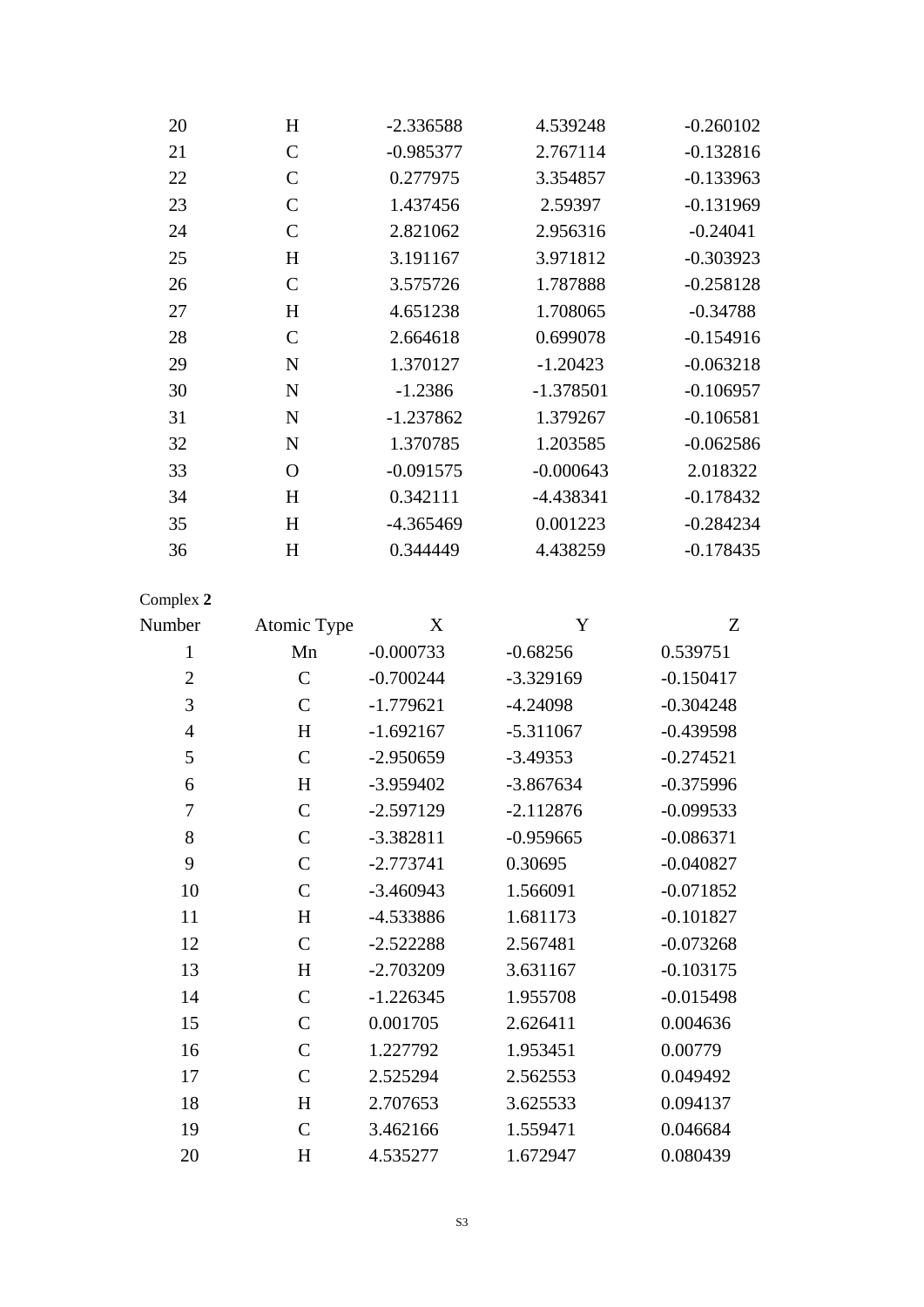| 21 | $\mathsf{C}$   | 2.773741    | 0.3018      | $-0.00529$  |
|----|----------------|-------------|-------------|-------------|
| 22 | $\mathcal{C}$  | 3.383322    | $-0.964366$ | $-0.06427$  |
| 23 | $\mathcal{C}$  | 2.595914    | $-2.116706$ | $-0.09754$  |
| 24 | $\mathcal{C}$  | 2.946409    | $-3.495831$ | $-0.289681$ |
| 25 | H              | 3.953759    | $-3.870678$ | $-0.401371$ |
| 26 | $\mathcal{C}$  | 1.774235    | -4.241993   | $-0.319532$ |
| 27 | H              | 1.684926    | $-5.310295$ | $-0.46708$  |
| 28 | $\mathcal{C}$  | 0.697197    | -3.330838   | $-0.149103$ |
| 29 | ${\bf N}$      | $-1.208549$ | $-2.041736$ | $-0.013182$ |
| 30 | ${\bf N}$      | $-1.382278$ | 0.5581      | 0.009431    |
| 31 | ${\bf N}$      | 1.380722    | 0.553785    | $-0.003801$ |
| 32 | ${\bf N}$      | 1.208505    | $-2.045612$ | $-0.00143$  |
| 33 | $\mathcal{C}$  | -4.867844   | $-1.086076$ | $-0.162268$ |
| 34 | $\mathcal{C}$  | $-5.572101$ | $-1.767288$ | 0.850217    |
| 35 | $\mathcal{C}$  | $-6.96291$  | $-1.905878$ | 0.779922    |
| 36 | $\mathcal{C}$  | $-7.670094$ | $-1.371271$ | $-0.304557$ |
| 37 | $\mathcal{C}$  | $-6.9786$   | $-0.697621$ | $-1.319914$ |
| 38 | $\overline{C}$ | -5.588354   | $-0.555263$ | $-1.25055$  |
| 39 | $\mathcal{C}$  | 0.002426    | 4.123977    | 0.005365    |
| 40 | $\mathcal{C}$  | $-0.496104$ | 4.838306    | 1.11185     |
| 41 | $\mathcal{C}$  | $-0.494931$ | 6.237878    | 1.113946    |
| 42 | $\mathcal{C}$  | $-0.000257$ | 6.943449    | 0.009438    |
| 43 | $\mathcal{C}$  | 0.495243    | 6.241944    | $-1.097241$ |
| 44 | $\mathcal{C}$  | 0.498439    | 4.8423      | $-1.099505$ |
| 45 | $\mathcal{C}$  | 4.868293    | $-1.089516$ | $-0.123021$ |
| 46 | $\overline{C}$ | 5.556657    | $-1.828526$ | 0.859939    |
| 47 | $\mathsf C$    | 6.948092    | $-1.965679$ | 0.803462    |
| 48 | $\mathsf{C}$   | 7.672859    | $-1.371892$ | $-0.237765$ |
| 49 | $\mathcal{C}$  | 6.998084    | $-0.639276$ | $-1.223171$ |
| 50 | $\mathsf{C}$   | 5.607302    | $-0.498003$ | $-1.167087$ |
| 51 | $\Omega$       | $-0.004637$ | $-0.637673$ | 2.108713    |
| 52 | H              | 0.877163    | 4.301239    | $-1.963288$ |
| 53 | H              | 0.876443    | 6.782744    | $-1.960146$ |
| 54 | H              | $-0.001116$ | 8.030767    | 0.011071    |
| 55 | H              | $-0.877416$ | 6.775335    | 1.978358    |
| 56 | H              | $-0.875059$ | 4.294375    | 1.973815    |
| 57 | H              | 5.087282    | 0.058352    | $-1.942875$ |
| 58 | H              | 7.55301     | $-0.182455$ | $-2.039093$ |
| 59 | H              | 8.75391     | $-1.479649$ | $-0.281743$ |
| 60 | $H_{\rm}$      | 7.464914    | $-2.532444$ | 1.57419     |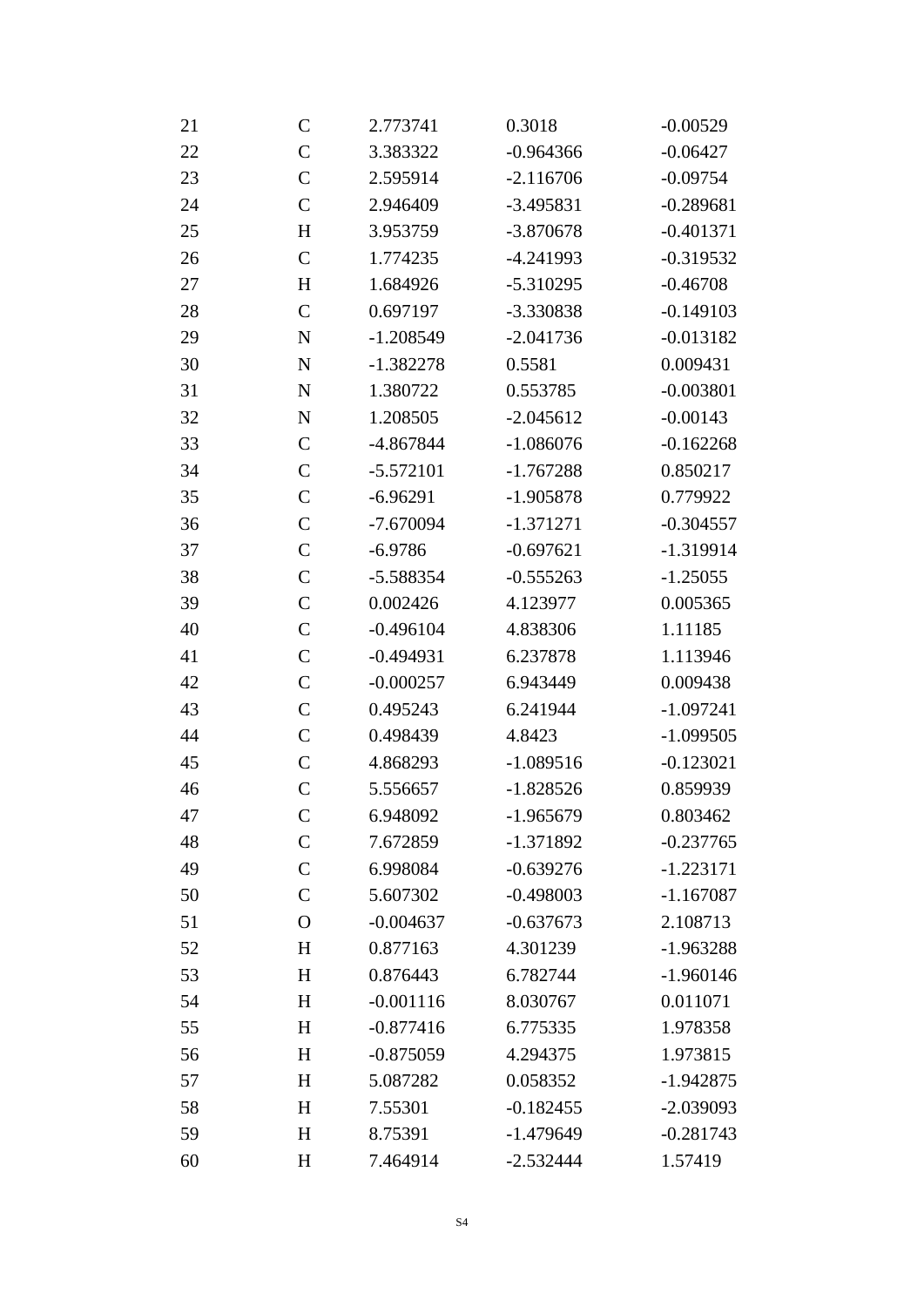| 61               | H             | 4.998947    | $-2.282678$ | 1.675311    |
|------------------|---------------|-------------|-------------|-------------|
| 62               | H             | $-7.519861$ | $-0.287593$ | $-2.169191$ |
| 63               | H             | $-8.75057$  | $-1.479968$ | $-0.359148$ |
| 64               | H             | $-7.492751$ | $-2.427764$ | 1.573189    |
| 65               | H             | $-5.027357$ | $-2.176379$ | 1.697686    |
| 66               | H             | $-5.055031$ | $-0.044554$ | $-2.048539$ |
| Complex 3        |               |             |             |             |
| Number           | Atomic Type   | X           | Y           | Z           |
| $\mathbf{1}$     | Mn            | $-0.003947$ | $-0.793314$ | 0.521049    |
| $\mathbf{2}$     | $\mathsf{C}$  | $-0.696977$ | $-3.416594$ | $-0.255498$ |
| 3                | $\mathcal{C}$ | $-1.777695$ | $-4.320777$ | $-0.443261$ |
| $\overline{4}$   | H             | $-1.692751$ | -5.383997   | $-0.609685$ |
| 5                | $\mathcal{C}$ | $-2.946817$ | $-3.573534$ | $-0.392415$ |
| 6                | H             | $-3.955245$ | $-3.941015$ | $-0.503351$ |
| $\boldsymbol{7}$ | $\mathcal{C}$ | $-2.590052$ | $-2.201053$ | $-0.176468$ |
| $8\,$            | $\mathsf{C}$  | $-3.370537$ | $-1.046933$ | $-0.117842$ |
| 9                | $\mathsf{C}$  | $-2.7697$   | 0.215788    | $-0.022166$ |
| 10               | $\mathcal{C}$ | $-3.458596$ | 1.474497    | $-0.020378$ |
| 11               | H             | $-4.530116$ | 1.587698    | $-0.058712$ |
| 12               | $\mathcal{C}$ | $-2.521471$ | 2.47356     | 0.014474    |
| 13               | H             | $-2.698775$ | 3.537099    | 0.01363     |
| 14               | $\mathcal{C}$ | $-1.226447$ | 1.858175    | 0.051708    |
| 15               | $\mathcal{C}$ | 0.000944    | 2.522014    | 0.09148     |
| 16               | $\mathcal{C}$ | 1.228255    | 1.857466    | 0.081896    |
| 17               | $\mathsf{C}$  | 2.524826    | 2.470546    | 0.099585    |
| 18               | H             | 2.703901    | 3.533178    | 0.134556    |
| 19               | $\mathcal{C}$ | 3.461048    | 1.470304    | 0.074817    |
| 20               | H             | 4.533512    | 1.581758    | 0.073699    |
| 21               | $\mathcal{C}$ | 2.770731    | 0.213132    | 0.032081    |
| 22               | $\mathcal{C}$ | 3.372358    | $-1.049477$ | $-0.05876$  |
| 23               | $\mathcal{C}$ | 2.591939    | $-2.202596$ | $-0.136875$ |
| 24               | $\mathcal{C}$ | 2.951074    | $-3.574818$ | $-0.350126$ |
| 25               | H             | 3.960829    | $-3.942727$ | $-0.446713$ |
| 26               | $\mathcal{C}$ | 1.782426    | $-4.321505$ | $-0.418632$ |
| 27               | H             | 1.699396    | $-5.384379$ | $-0.588179$ |
| 28               | $\mathcal{C}$ | 0.699611    | $-3.417044$ | $-0.245049$ |
| 29               | ${\bf N}$     | $-1.207828$ | $-2.135768$ | $-0.077595$ |
| 30               | $\mathbf N$   | $-1.382115$ | 0.465117    | 0.037437    |
| 31               | $\mathbf N$   | 1.382225    | 0.463983    | 0.055535    |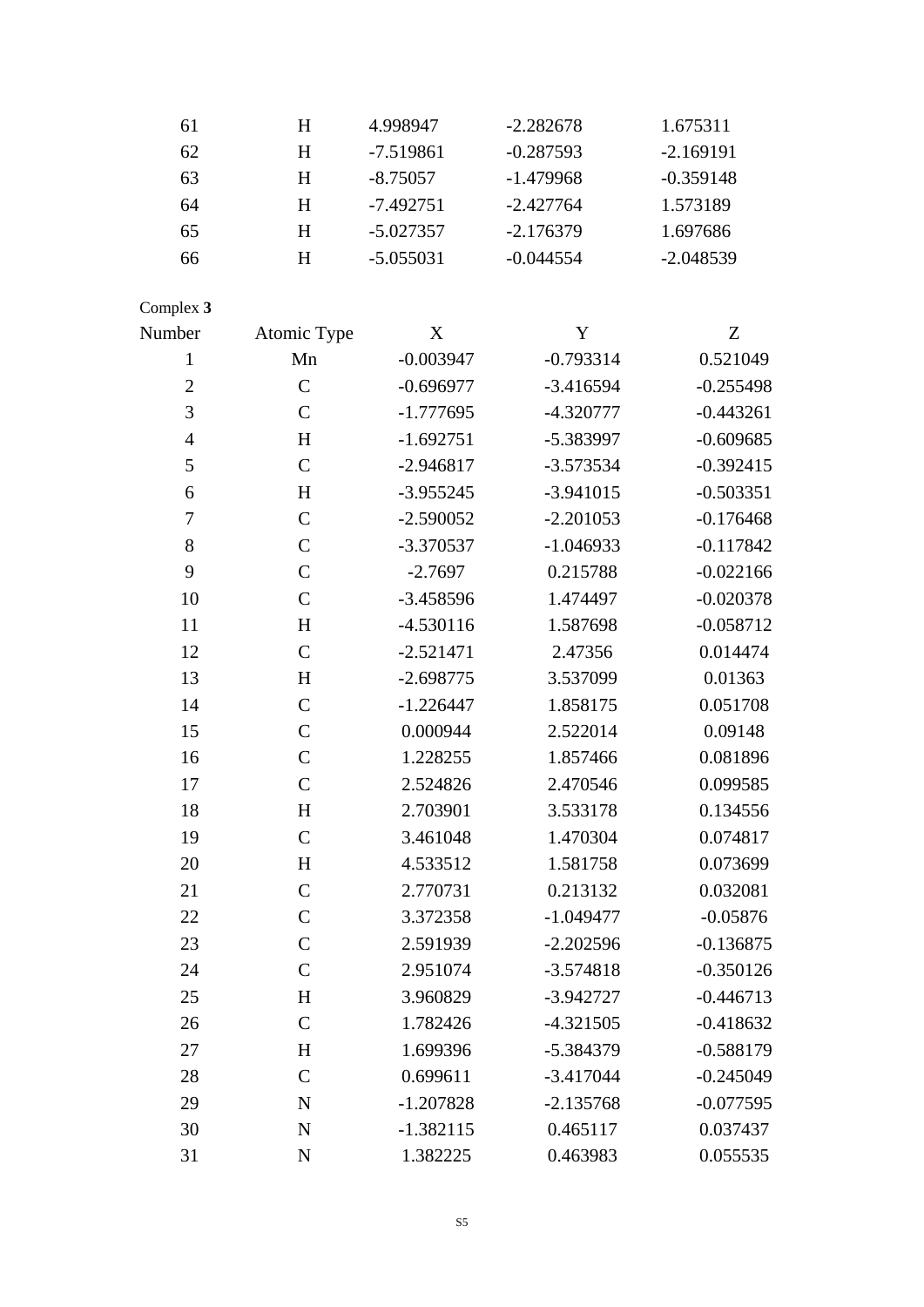| 32             | N                | 1.208558    | $-2.13671$  | $-0.058337$ |
|----------------|------------------|-------------|-------------|-------------|
| 33             | $\mathsf{C}$     | $-4.851823$ | $-1.167296$ | $-0.19791$  |
| 34             | $\mathcal{C}$    | $-5.603492$ | $-1.791864$ | 0.807415    |
| 35             | $\mathcal{C}$    | $-6.985636$ | -1.939349   | 0.760403    |
| 36             | $\mathcal{C}$    | $-7.67533$  | $-1.441032$ | $-0.349579$ |
| 37             | $\mathcal{C}$    | $-6.979387$ | $-0.810433$ | $-1.386202$ |
| 38             | $\mathsf{C}$     | $-5.597331$ | $-0.69294$  | $-1.28613$  |
| 39             | $\mathsf{C}$     | $-0.000554$ | 4.014299    | 0.126659    |
| 40             | $\mathcal{C}$    | $-0.389002$ | 4.735959    | 1.262691    |
| 41             | $\mathcal{C}$    | $-0.40263$  | 6.125357    | 1.327294    |
| 42             | $\mathcal{C}$    | $-0.006316$ | 6.851641    | 0.199378    |
| 43             | $\mathsf{C}$     | 0.392392    | 6.185483    | $-0.964216$ |
| 44             | $\mathcal{C}$    | 0.383847    | 4.7945      | $-0.971275$ |
| 45             | $\mathsf{C}$     | 4.854776    | $-1.170217$ | $-0.108441$ |
| 46             | $\mathsf{C}$     | 5.584916    | $-1.804038$ | 0.906974    |
| 47             | $\mathcal{C}$    | 6.967731    | $-1.951255$ | 0.888232    |
| 48             | $\mathcal{C}$    | 7.68093     | $-1.442653$ | $-0.202081$ |
| 49             | $\mathcal{C}$    | 7.00727     | $-0.802239$ | $-1.247354$ |
| 50             | $\mathcal{C}$    | 5.623338    | $-0.685488$ | $-1.175947$ |
| 51             | $\mathbf O$      | $-0.015618$ | $-0.80682$  | 2.075816    |
| 52             | H                | 0.700048    | 6.720519    | $-1.853467$ |
| 53             | H                | $-0.008291$ | 7.935209    | 0.227104    |
| 54             | H                | $-0.712614$ | 6.612924    | 2.242653    |
| 55             | H                | 7.530749    | $-0.404507$ | $-2.107281$ |
| 56             | H                | 8.759343    | $-1.545527$ | $-0.237517$ |
| 57             | H                | 7.460916    | $-2.448032$ | 1.71385     |
| 58             | H                | -7.484319   | $-0.420959$ | $-2.260877$ |
| 59             | H                | $-8.752746$ | $-1.544345$ | $-0.407094$ |
| 60             | H                | $-7.496397$ | $-2.428586$ | 1.57981     |
| 61             | $\mathbf{F}$     | 4.890248    | $-2.30926$  | 1.998711    |
| 62             | $\mathbf{F}$     | 4.967242    | $-0.05531$  | $-2.226175$ |
| 63             | ${\bf F}$        | 0.778302    | 4.143409    | $-2.13293$  |
| 64             | ${\bf F}$        | $-0.781626$ | 4.024461    | 2.389014    |
| 65             | $\mathbf{F}$     | $-4.918742$ | $-0.072313$ | $-2.328105$ |
| 66             | $\boldsymbol{F}$ | $-4.932246$ | $-2.287741$ | 1.917779    |
| Complex 4      |                  |             |             |             |
| Number         | Atomic Type      | X           | Y           | Z           |
| 1              | Mn               | 0.014729    | $-0.67935$  | $-0.535713$ |
| $\overline{2}$ | $\mathcal{C}$    | 0.723173    | $-3.352512$ | $-0.000917$ |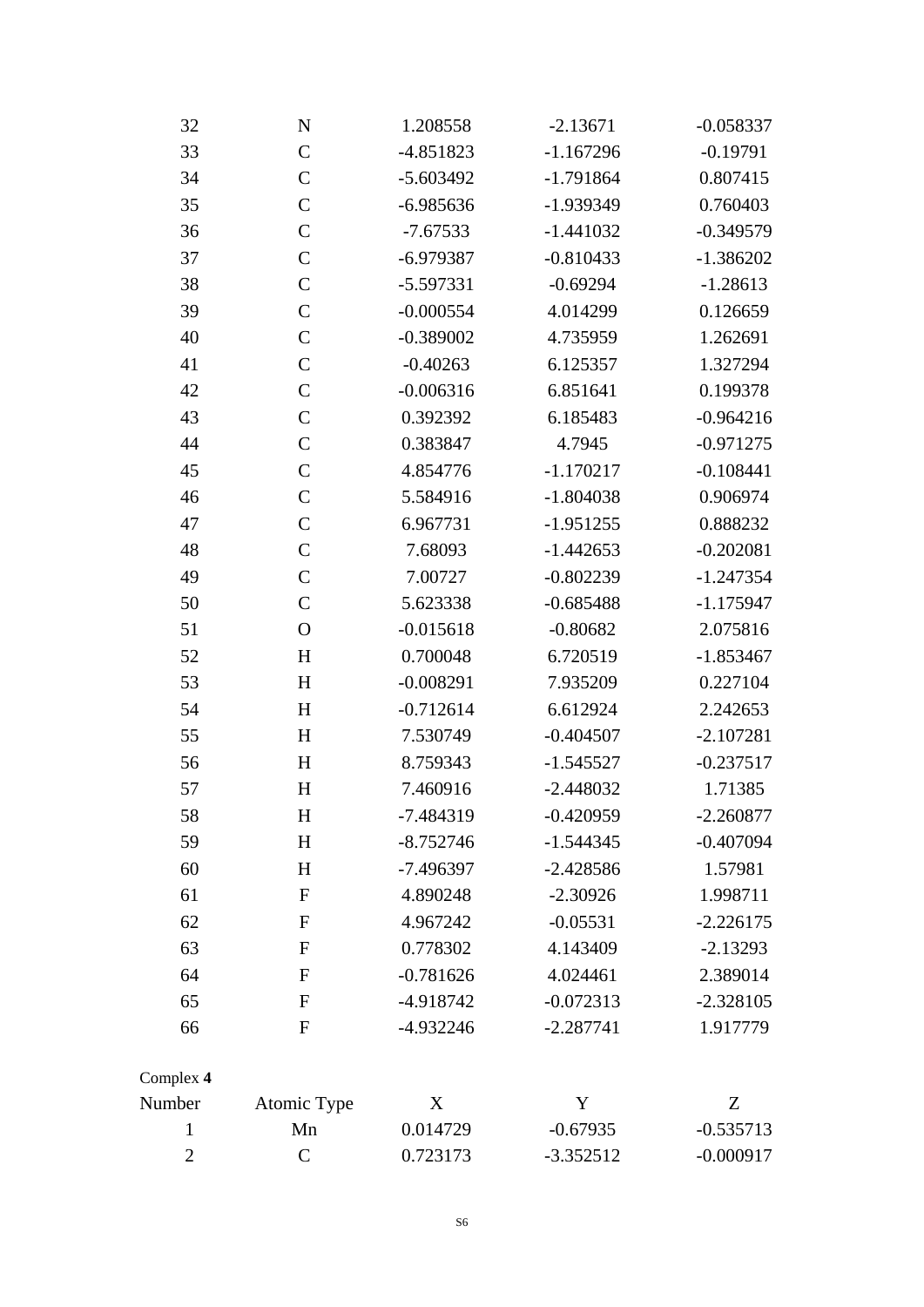| 3              | $\mathsf{C}$  | 1.799486    | $-4.275474$ | $-0.199276$ |
|----------------|---------------|-------------|-------------|-------------|
| $\overline{4}$ | $\mathcal{C}$ | 2.967746    | $-3.519227$ | $-0.346339$ |
| 5              | $\mathcal{C}$ | 2.606514    | $-2.124131$ | $-0.180655$ |
| 6              | $\mathcal{C}$ | 3.360105    | $-0.963465$ | 0.001764    |
| 7              | $\mathcal{C}$ | 2.750656    | 0.284917    | 0.254281    |
| $8\,$          | $\mathcal{C}$ | 3.398909    | 1.495175    | 0.70518     |
| 9              | $\mathcal{C}$ | 2.452372    | 2.509049    | 0.715915    |
| 10             | $\mathcal{C}$ | 1.191927    | 1.937065    | 0.283783    |
| 11             | $\mathcal{C}$ | $-0.027613$ | 2.60188     | 0.044388    |
| 12             | $\mathcal{C}$ | $-1.247374$ | 1.960012    | $-0.218537$ |
| 13             | $\mathcal{C}$ | $-2.52661$  | 2.539645    | $-0.594092$ |
| 14             | $\mathcal{C}$ | $-3.449552$ | 1.507191    | $-0.65573$  |
| 15             | $\mathcal{C}$ | $-2.773022$ | 0.282856    | $-0.284201$ |
| 16             | $\mathcal{C}$ | -3.345819   | $-0.975947$ | $-0.02665$  |
| 17             | $\mathcal{C}$ | $-2.557796$ | $-2.106545$ | 0.211903    |
| 18             | $\mathcal{C}$ | $-2.900303$ | $-3.470069$ | 0.563696    |
| 19             | $\mathcal{C}$ | $-1.727535$ | $-4.231086$ | 0.501604    |
| 20             | $\mathcal{C}$ | $-0.668287$ | -3.340982   | 0.152175    |
| 21             | $\mathbf N$   | 1.226466    | $-2.058949$ | $-0.05041$  |
| 22             | $\mathbf N$   | 1.37465     | 0.55888     | 0.067622    |
| 23             | $\mathbf N$   | $-1.401602$ | 0.565742    | $-0.112024$ |
| 24             | ${\bf N}$     | $-1.184919$ | $-2.052764$ | 0.006866    |
| 25             | $\mathcal{C}$ | 4.847977    | $-1.072913$ | $-0.032649$ |
| 26             | $\mathcal{C}$ | 5.579379    | $-0.687004$ | $-1.160083$ |
| 27             | $\mathcal{C}$ | 6.968504    | $-0.770639$ | $-1.209358$ |
| 28             | $\mathcal{C}$ | 7.666867    | $-1.25834$  | $-0.108524$ |
| 29             | $\mathcal{C}$ | 6.969411    | $-1.667297$ | 1.025236    |
| 30             | $\mathsf{C}$  | 5.581089    | $-1.580582$ | 1.044259    |
| 31             | $\mathsf{C}$  | $-0.027938$ | 4.096091    | 0.073606    |
| 32             | $\mathsf{C}$  | 0.477302    | 4.851451    | $-0.988376$ |
| 33             | $\mathcal{C}$ | 0.471044    | 6.242947    | $-0.981784$ |
| 34             | $\mathcal{C}$ | $-0.057184$ | 6.923223    | 0.111333    |
| 35             | $\mathcal{C}$ | $-0.568987$ | 6.203135    | 1.186947    |
| 36             | $\mathsf{C}$  | $-0.544626$ | 4.812663    | 1.157036    |
| 37             | $\mathcal{C}$ | -4.829492   | $-1.129312$ | $-0.000381$ |
| 38             | $\mathcal{C}$ | $-5.533341$ | $-1.664135$ | $-1.083915$ |
| 39             | $\mathcal{C}$ | $-6.916866$ | $-1.813811$ | $-1.071181$ |
| 40             | $\mathcal{C}$ | $-7.637534$ | $-1.437745$ | 0.059358    |
| 41             | $\mathcal{C}$ | $-6.968071$ | $-0.915299$ | 1.162511    |
| 42             | $\mathcal{C}$ | $-5.584672$ | $-0.767034$ | 1.118985    |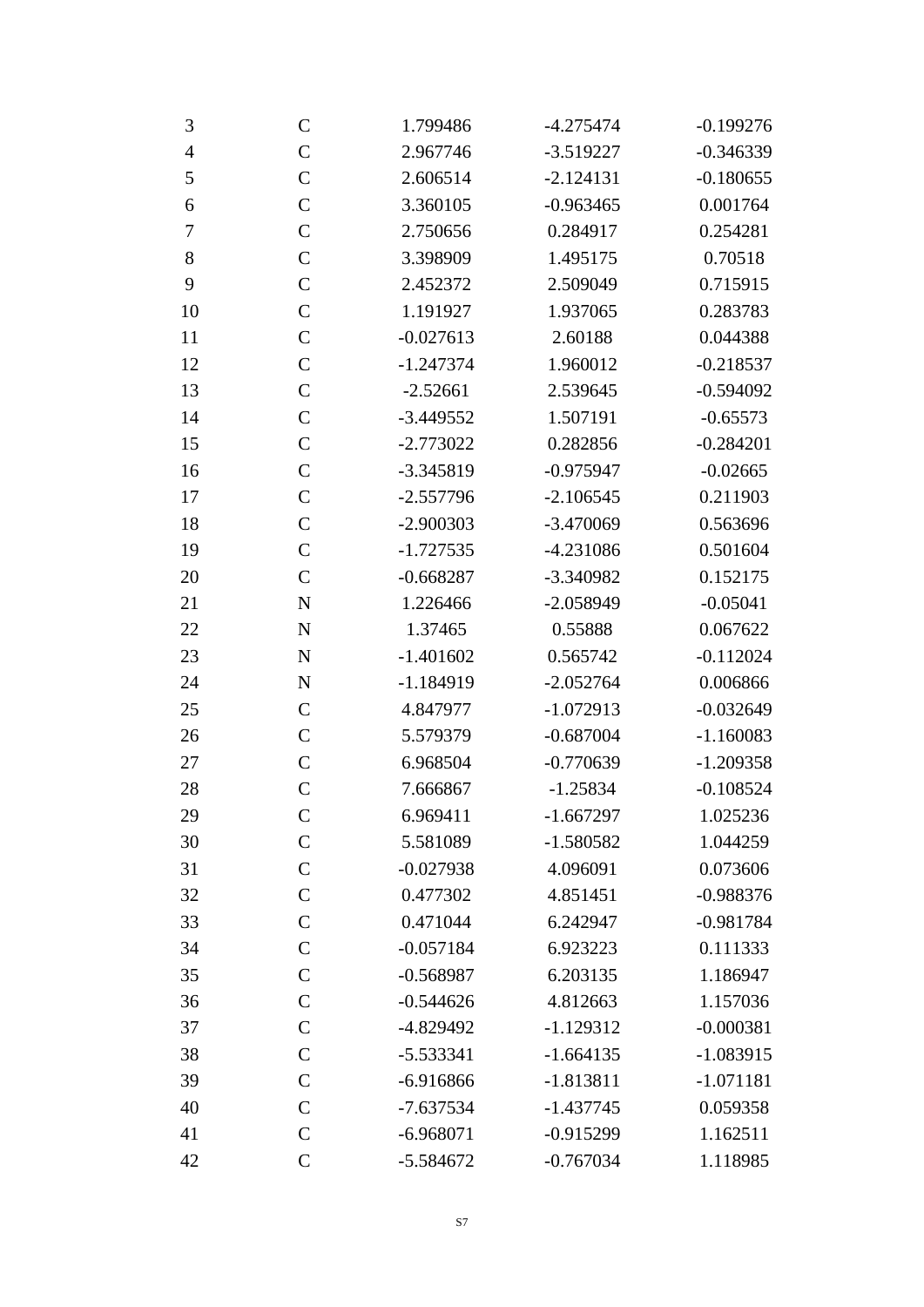| 43 | $\mathbf O$   | 0.059573    | $-0.629793$ | $-2.090123$ |
|----|---------------|-------------|-------------|-------------|
| 44 | $\mathbf{F}$  | 4.917047    | $-0.221766$ | $-2.275801$ |
| 45 | ${\bf F}$     | 7.651891    | $-0.383717$ | $-2.33684$  |
| 46 | $\mathbf{F}$  | 9.036138    | $-1.344284$ | $-0.143096$ |
| 47 | $\mathbf{F}$  | 7.654455    | $-2.159585$ | 2.110652    |
| 48 | $\mathbf{F}$  | 4.919726    | $-2.006836$ | 2.179395    |
| 49 | $\mathbf{F}$  | -4.950367   | $-0.260185$ | 2.234407    |
| 50 | $\mathbf F$   | $-7.674972$ | $-0.554015$ | 2.284311    |
| 51 | $\mathbf{F}$  | $-9.001724$ | $-1.585516$ | 0.087317    |
| 52 | ${\bf F}$     | $-7.574683$ | $-2.331265$ | $-2.16138$  |
| 53 | $\mathbf{F}$  | -4.849444   | $-2.047718$ | $-2.220184$ |
| 54 | ${\bf F}$     | $-1.058053$ | 4.13396     | 2.243567    |
| 55 | $\mathbf{F}$  | $-1.100871$ | 6.867061    | 2.266419    |
| 56 | $\mathbf F$   | $-0.071903$ | 8.29553     | 0.129591    |
| 57 | $\mathbf F$   | 0.991981    | 6.946187    | $-2.041264$ |
| 58 | $\mathbf{F}$  | 1.011588    | 4.213522    | $-2.088785$ |
| 59 | $\mathcal{C}$ | -4.845485   | 1.682149    | $-1.210324$ |
| 60 | H             | $-5.58464$  | 1.101213    | $-0.657941$ |
| 61 | H             | $-5.149956$ | 2.724399    | $-1.084551$ |
| 62 | $\mathcal{C}$ | $-2.901572$ | 3.966629    | $-0.937268$ |
| 63 | H             | $-3.527679$ | 3.947042    | $-1.838377$ |
| 64 | H             | $-2.028928$ | 4.554264    | $-1.216949$ |
| 65 | $\mathcal{C}$ | -3.683849   | 4.698077    | 0.182617    |
| 66 | H             | $-4.648143$ | 4.214917    | 0.371094    |
| 67 | H             | $-3.137037$ | 4.694189    | 1.128432    |
| 68 | H             | $-3.880041$ | 5.738031    | $-0.10304$  |
| 69 | $\mathcal{C}$ | -4.930992   | 1.325632    | $-2.715495$ |
| 70 | H             | -4.248991   | 1.952518    | $-3.300482$ |
| 71 | H             | $-4.65909$  | 0.282597    | $-2.899215$ |
| 72 | H             | -5.948372   | 1.487687    | $-3.090453$ |
| 73 | $\mathcal{C}$ | $-4.212373$ | $-4.017076$ | 1.071253    |
| 74 | H             | $-4.234156$ | $-5.098562$ | 0.898698    |
| 75 | H             | $-5.062417$ | $-3.617858$ | 0.514215    |
| 76 | $\mathcal{C}$ | $-1.632649$ | $-5.706216$ | 0.789829    |
| 77 | H             | $-0.622964$ | -5.955967   | 1.126023    |
| 78 | H             | $-2.29378$  | $-5.955241$ | 1.629203    |
| 79 | $\mathcal{C}$ | $-4.422788$ | $-3.752556$ | 2.583112    |
| 80 | H             | -5.377959   | $-4.173021$ | 2.918741    |
| 81 | H             | $-3.622046$ | $-4.21401$  | 3.171638    |
| 82 | H             | $-4.420343$ | $-2.68137$  | 2.807225    |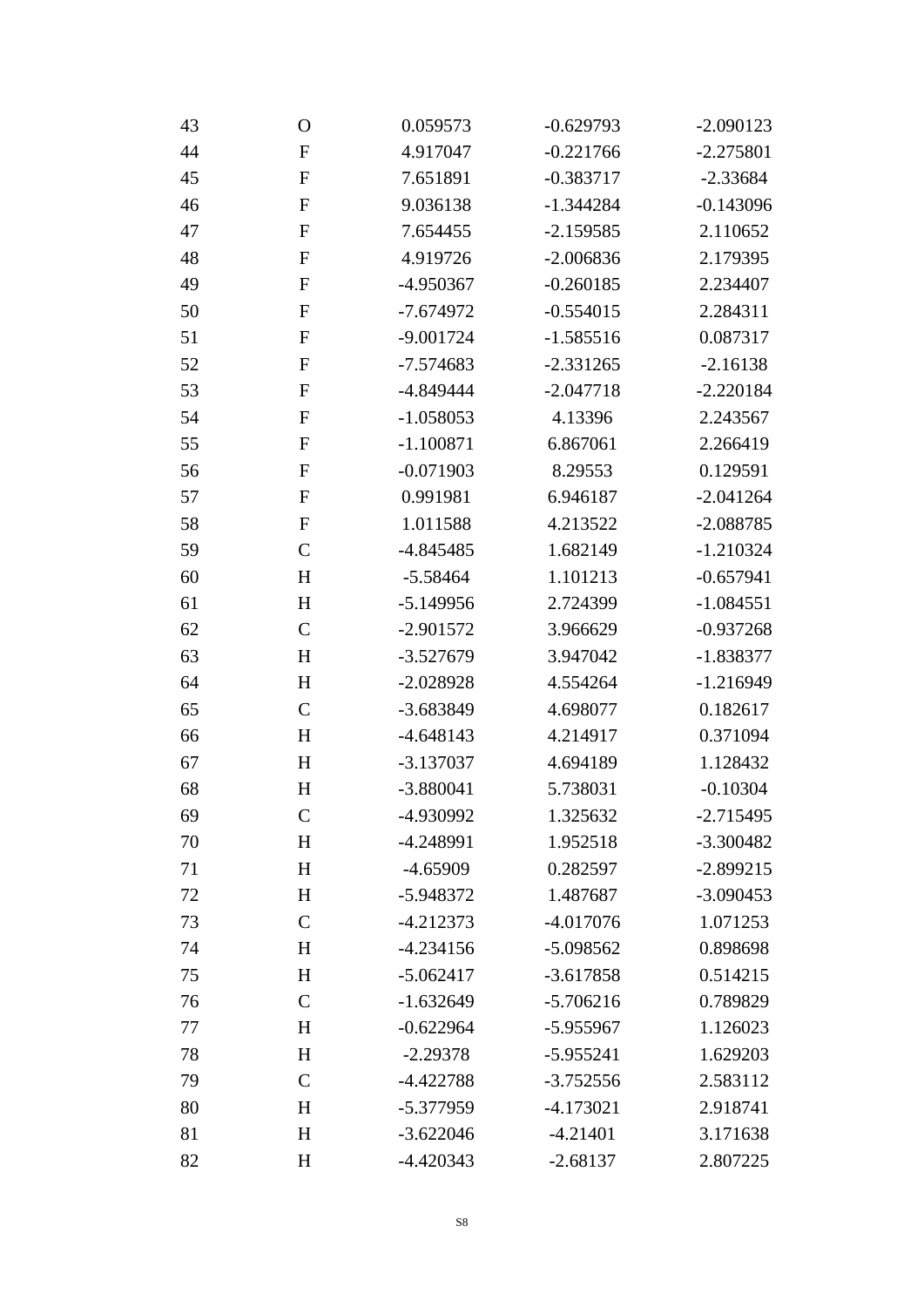| 83             | $\mathcal{C}$ | 1.723064    | $-5.77825$  | $-0.265657$ |
|----------------|---------------|-------------|-------------|-------------|
| 84             | H             | 2.389395    | $-6.139742$ | $-1.058899$ |
| 85             | H             | 0.717544    | $-6.086587$ | $-0.563217$ |
| 86             | $\mathcal{C}$ | 4.292042    | $-4.101018$ | $-0.774706$ |
| 87             | H             | 5.125116    | $-3.671372$ | $-0.214012$ |
| 88             | H             | 4.302545    | $-5.170068$ | $-0.537124$ |
| 89             | $\mathcal{C}$ | 4.550451    | $-3.927579$ | $-2.291974$ |
| 90             | H             | 4.537273    | $-2.872257$ | $-2.583319$ |
| 91             | H             | 5.522373    | $-4.351218$ | $-2.570213$ |
| 92             | H             | 3.775982    | $-4.437525$ | $-2.875529$ |
| 93             | $\mathcal{C}$ | 2.109404    | $-6.474888$ | 1.060512    |
| 94             | H             | 1.463283    | $-6.150088$ | 1.8836      |
| 95             | H             | 2.023492    | $-7.563458$ | 0.965537    |
| 96             | H             | 3.14095     | $-6.237295$ | 1.342522    |
| 97             | $\mathcal{C}$ | 2.79639     | 3.915075    | 1.162817    |
| 98             | H             | 1.909536    | 4.46279     | 1.475397    |
| 99             | H             | 3.415513    | 3.843231    | 2.066151    |
| 100            | $\mathbf C$   | 3.573617    | 4.743099    | 0.107901    |
| 101            | H             | 3.04587     | 4.782864    | $-0.847773$ |
| 102            | H             | 3.729511    | 5.767991    | 0.464149    |
| 103            | H             | 4.557172    | 4.306122    | $-0.092326$ |
| 104            | $\mathcal{C}$ | $-2.011178$ | $-6.594233$ | $-0.419263$ |
| 105            | H             | $-1.371715$ | $-6.382431$ | $-1.28331$  |
| 106            | H             | $-1.908735$ | $-7.656044$ | $-0.167338$ |
| 107            | $H_{\rm}$     | $-3.046689$ | $-6.415508$ | $-0.728766$ |
| 108            | $\mathcal{C}$ | 4.785277    | 1.674144    | 1.284683    |
| 109            | H             | 5.540017    | 1.117186    | 0.730171    |
| 110            | $H_{\rm}$     | 5.076047    | 2.722863    | 1.182879    |
| 111            | $\mathcal{C}$ | 4.859541    | 1.291353    | 2.783935    |
| 112            | H             | 4.15844     | 1.893386    | 3.372465    |
| 113            | H             | 4.608107    | 0.239878    | 2.945304    |
| 114            | H             | 5.86882     | 1.467274    | 3.17437     |
| Complex 5      |               |             |             |             |
| Number         | Atomic Type   | X           | $\mathbf Y$ | Z           |
| $\mathbf{1}$   | Mn            | 0.004255    | $-1.040002$ | $-0.526438$ |
| $\mathbf{2}$   | $\mathcal{C}$ | 0.695491    | $-3.657612$ | 0.269352    |
| 3              | $\mathsf{C}$  | 1.775936    | -4.561549   | 0.463853    |
| $\overline{4}$ | H             | 1.690891    | $-5.623188$ | 0.638768    |
| 5              | $\mathcal{C}$ | 2.944645    | $-3.816059$ | 0.40611     |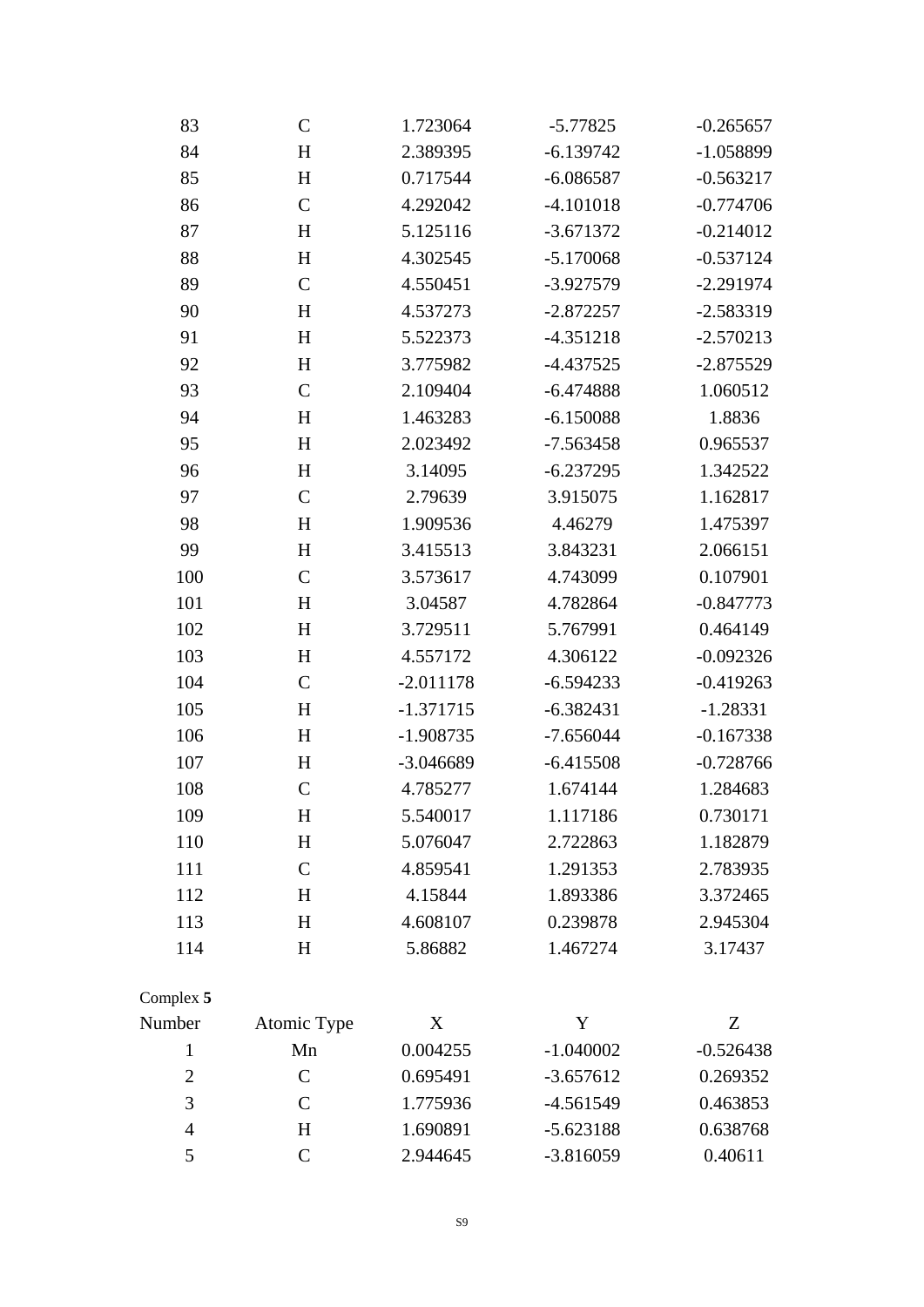| 6              | H             | 3.951549    | $-4.186646$ | 0.520657    |
|----------------|---------------|-------------|-------------|-------------|
| $\overline{7}$ | $\mathcal{C}$ | 2.58836     | $-2.444095$ | 0.179001    |
| $8\,$          | $\mathcal{C}$ | 3.367057    | $-1.28976$  | 0.11009     |
| 9              | $\mathcal{C}$ | 2.77        | $-0.0256$   | 0.006574    |
| 10             | $\mathcal{C}$ | 3.459598    | 1.232525    | $-0.003011$ |
| 11             | H             | 4.530639    | 1.35063     | 0.033594    |
| 12             | $\mathcal{C}$ | 2.522672    | 2.231406    | $-0.043799$ |
| 13             | H             | 2.705045    | 3.294052    | $-0.047926$ |
| 14             | $\mathcal{C}$ | 1.227924    | 1.615738    | $-0.078311$ |
| 15             | $\mathcal{C}$ | $-0.000961$ | 2.276145    | $-0.124914$ |
| 16             | $\mathcal{C}$ | $-1.229969$ | 1.615011    | $-0.113648$ |
| 17             | $\mathcal{C}$ | $-2.526188$ | 2.228092    | $-0.139564$ |
| 18             | H             | $-2.710175$ | 3.289483    | $-0.184618$ |
| 19             | $\mathcal{C}$ | $-3.462338$ | 1.228064    | $-0.109211$ |
| 20             | H             | $-4.534303$ | 1.344121    | $-0.113166$ |
| 21             | $\mathcal{C}$ | $-2.771497$ | $-0.028177$ | $-0.054245$ |
| 22             | $\mathcal{C}$ | $-3.369607$ | $-1.291957$ | 0.046362    |
| 23             | $\mathcal{C}$ | $-2.591253$ | $-2.44511$  | 0.13676     |
| 24             | $\mathcal{C}$ | $-2.950488$ | $-3.816551$ | 0.362092    |
| 25             | H             | -3.958919   | -4.187191   | 0.462184    |
| 26             | $\mathcal{C}$ | $-1.782593$ | $-4.561721$ | 0.438426    |
| 27             | H             | $-1.699897$ | $-5.622896$ | 0.617214    |
| 28             | $\mathcal{C}$ | $-0.699665$ | $-3.657894$ | 0.25805     |
| 29             | ${\bf N}$     | 1.207131    | $-2.378063$ | 0.080486    |
| 30             | ${\bf N}$     | 1.38313     | 0.223019    | $-0.055135$ |
| 31             | N             | $-1.383684$ | 0.221996    | $-0.077071$ |
| 32             | N             | $-1.208796$ | -2.378827   | 0.059051    |
| 33             | $\mathcal{C}$ | 4.848235    | $-1.410644$ | 0.185458    |
| 34             | $\mathcal{C}$ | 5.578348    | $-2.048828$ | $-0.825881$ |
| 35             | $\mathcal{C}$ | 6.962186    | $-2.188998$ | $-0.767385$ |
| 36             | $\mathcal{C}$ | 7.660098    | $-1.682402$ | 0.324788    |
| 37             | $\mathsf{C}$  | 6.967532    | $-1.043159$ | 1.348806    |
| 38             | $\mathcal{C}$ | 5.583177    | $-0.919232$ | 1.271981    |
| 39             | $\mathcal{C}$ | 0.000631    | 3.768052    | $-0.169285$ |
| 40             | $\mathcal{C}$ | 0.402301    | 4.46661     | $-1.313905$ |
| 41             | $\mathcal{C}$ | 0.411612    | 5.85779     | $-1.368299$ |
| 42             | $\mathcal{C}$ | 0.006937    | 6.592544    | $-0.257639$ |
| 43             | $\mathcal{C}$ | $-0.400576$ | 5.930362    | 0.896736    |
| 44             | $\mathcal{C}$ | $-0.39685$  | 4.538416    | 0.929738    |
| 45             | $\mathcal{C}$ | -4.851814   | $-1.412948$ | 0.092189    |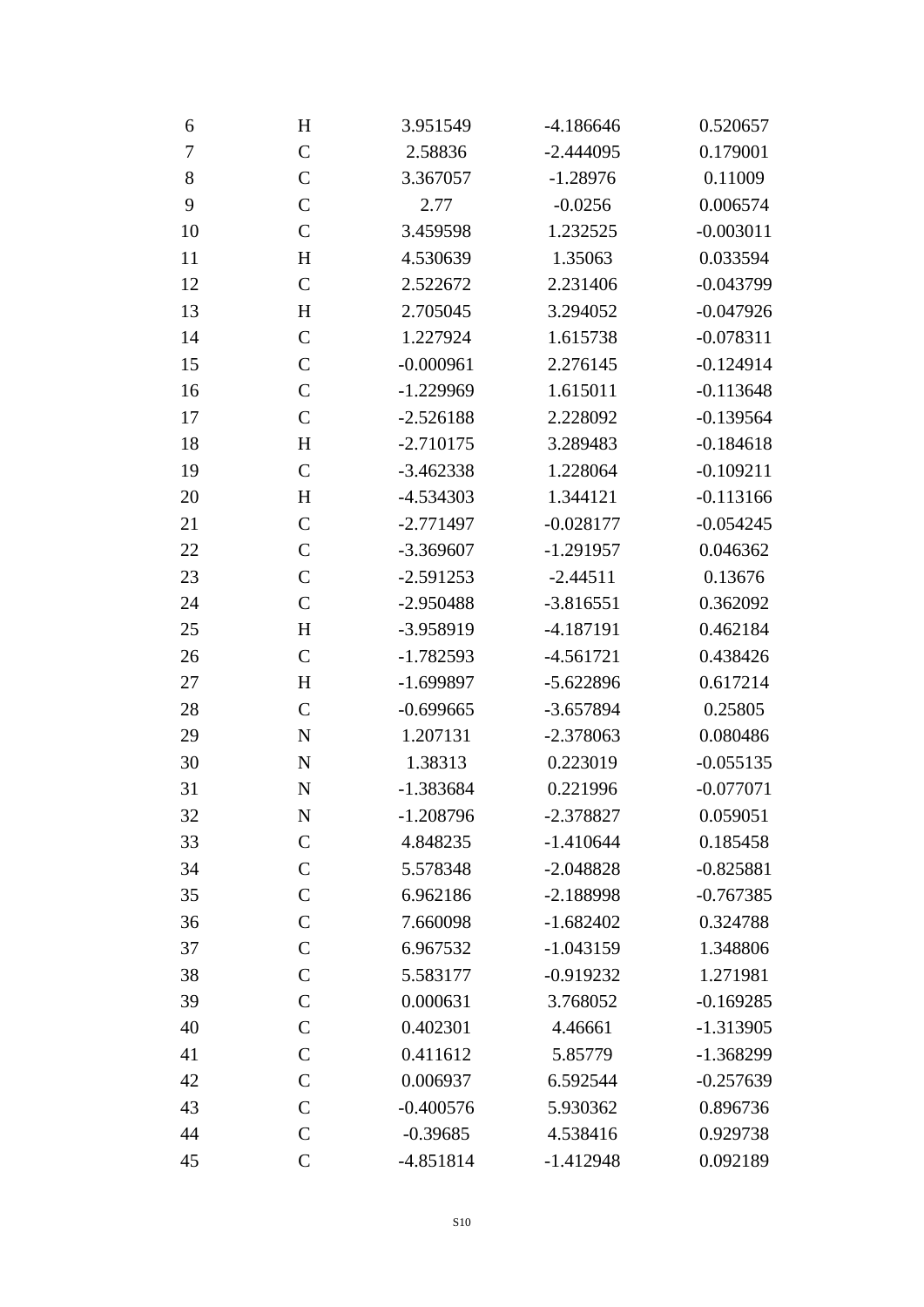| 46             | $\mathcal{C}$  | $-5.561117$ | $-2.062049$ | $-0.927$    |
|----------------|----------------|-------------|-------------|-------------|
| 47             | $\overline{C}$ | $-6.945806$ | $-2.202075$ | $-0.895225$ |
| 48             | $\mathsf{C}$   | $-7.665853$ | $-1.684078$ | 0.17704     |
| 49             | $\mathsf{C}$   | $-6.994436$ | $-1.033444$ | 1.207962    |
| 50             | $\mathcal{C}$  | $-5.608805$ | $-0.909669$ | 1.158074    |
| 51             | $\Omega$       | 0.01822     | $-1.066105$ | $-2.078535$ |
| 52             | $\mathbf{F}$   | $-4.882622$ | $-2.578339$ | $-2.009701$ |
| 53             | $\mathbf{F}$   | $-7.60441$  | $-2.841269$ | $-1.917655$ |
| 54             | ${\bf F}$      | -9.030889   | $-1.814463$ | 0.218198    |
| 55             | ${\bf F}$      | $-7.70052$  | $-0.526844$ | 2.272243    |
| 56             | $\mathbf{F}$   | -4.977339   | $-0.27265$  | 2.20464     |
| 57             | ${\bf F}$      | 0.811607    | 6.507574    | $-2.510883$ |
| 58             | $\mathbf{F}$   | 0.80282     | 3.769482    | $-2.43295$  |
| 59             | $\mathbf F$    | $-0.79947$  | 3.914531    | 2.090328    |
| 60             | $\mathbf{F}$   | $-0.797324$ | 6.651843    | 1.996694    |
| 61             | $\mathbf{F}$   | 0.009816    | 7.963826    | $-0.300714$ |
| 62             | ${\bf F}$      | 4.930267    | $-0.293442$ | 2.312554    |
| 63             | $\mathbf{F}$   | 7.65149     | $-0.547743$ | 2.432708    |
| 64             | $\mathbf F$    | 9.024059    | $-1.812834$ | 0.39234     |
| 65             | $\mathbf{F}$   | 7.641666    | $-2.817427$ | $-1.78271$  |
| 66             | $\mathbf{F}$   | 4.922074    | $-2.554378$ | $-1.927035$ |
| Complex 6      |                |             |             |             |
| Number         | Atomic Type    | X           | Y           | Z           |
| $\mathbf{1}$   | Mn             | 0.003706    | $-0.834237$ | $-0.581609$ |
| $\overline{2}$ | $\overline{C}$ | 0.696841    | $-3.478134$ | 0.102312    |
| 3              | $\mathbf C$    | 1.777033    | -4.377056   | 0.265084    |
| $\overline{4}$ | $\mathcal{C}$  | 2.938519    | $-3.632374$ | 0.238383    |
| 5              | $\mathsf{C}$   | 2.599408    | $-2.252731$ | 0.05816     |
| 6              | $\mathcal{C}$  | 3.388251    | $-1.107292$ | 0.028207    |
| $\tau$         | $\mathcal{C}$  | 2.779417    | 0.152183    | $-0.042646$ |
| 8              | $\overline{C}$ | 3.450017    | 1.415899    | $-0.033637$ |
| 9              | $\mathcal{C}$  | 2.517576    | 2.40828     | $-0.029288$ |
| 10             | $\mathcal{C}$  | 1.218917    | 1.809341    | $-0.067217$ |
| 11             | $\mathcal{C}$  | $-0.003521$ | 2.479138    | $-0.09709$  |
| 12             | $\mathcal{C}$  | $-1.224423$ | 1.806864    | $-0.104465$ |
| 13             | $\mathcal{C}$  | $-2.525337$ | 2.401275    | $-0.136595$ |
| 14             | $\mathcal{C}$  | $-3.454077$ | 1.405357    | $-0.140257$ |
| 15             | $\overline{C}$ | $-2.779752$ | 0.144661    | $-0.090578$ |
| 16             | $\mathcal{C}$  | $-3.38644$  | $-1.11532$  | $-0.011159$ |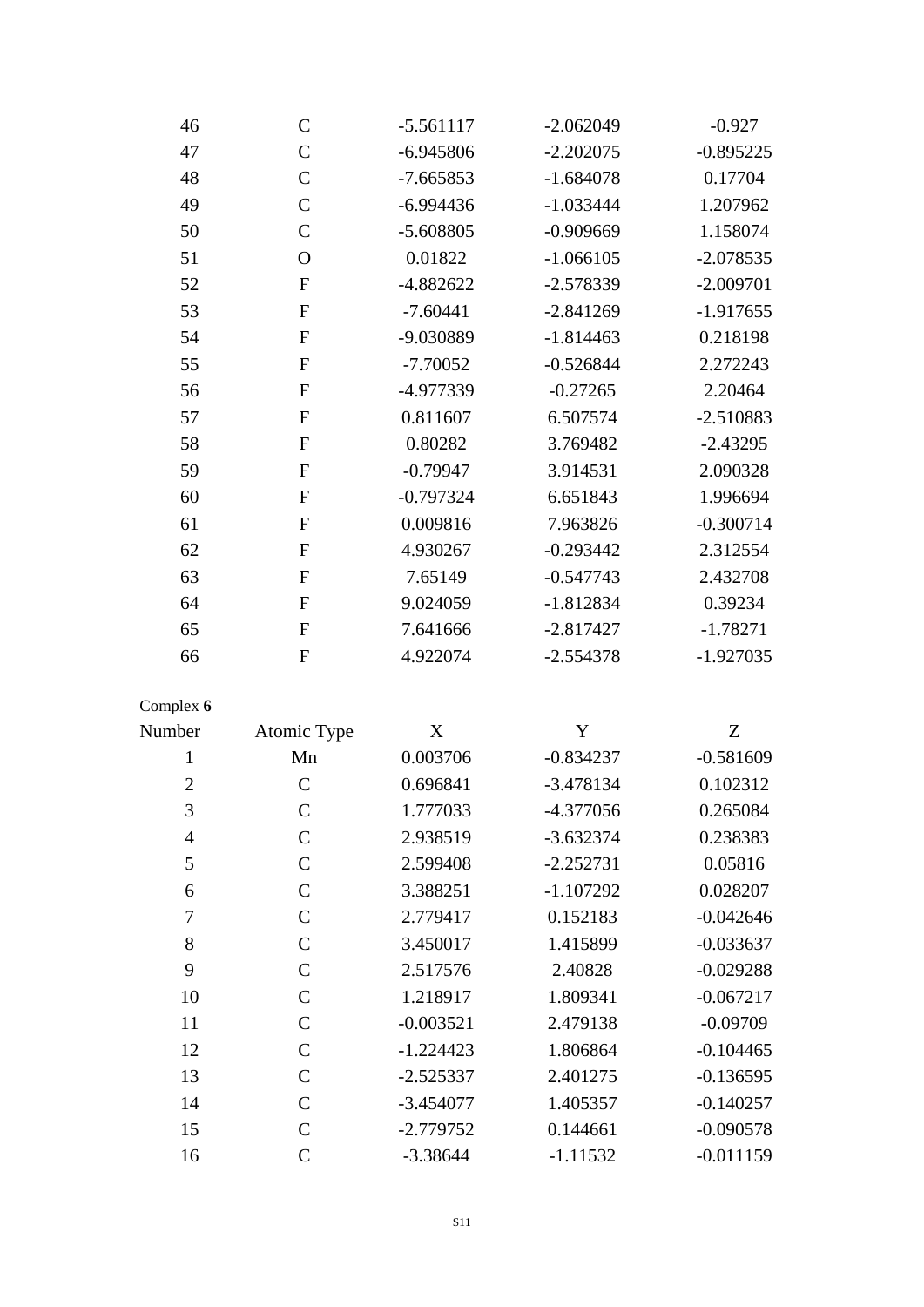| 17 | $\mathsf{C}$     | $-2.594345$ | $-2.257954$ | 0.041779    |
|----|------------------|-------------|-------------|-------------|
| 18 | $\mathcal{C}$    | $-2.931027$ | $-3.637205$ | 0.228749    |
| 19 | $\mathcal{C}$    | $-1.768198$ | -4.379674   | 0.261993    |
| 20 | $\mathcal{C}$    | $-0.689398$ | $-3.479498$ | 0.098626    |
| 21 | ${\bf N}$        | 1.215911    | $-2.194565$ | $-0.041705$ |
| 22 | ${\bf N}$        | 1.390047    | 0.415245    | $-0.083388$ |
| 23 | ${\bf N}$        | $-1.390596$ | 0.411608    | $-0.094409$ |
| 24 | ${\bf N}$        | $-1.210534$ | $-2.197314$ | $-0.052072$ |
| 25 | $\mathcal{C}$    | 4.869288    | $-1.244568$ | 0.114661    |
| 26 | $\mathcal{C}$    | 5.600511    | $-1.850779$ | $-0.911268$ |
| 27 | $\mathcal{C}$    | 6.979731    | $-2.01153$  | $-0.838749$ |
| 28 | $\mathsf{C}$     | 7.664211    | $-1.56279$  | 0.287141    |
| 29 | $\mathcal{C}$    | 6.964954    | $-0.958972$ | 1.328961    |
| 30 | $\mathcal{C}$    | 5.586499    | $-0.810629$ | 1.233587    |
| 31 | $\mathsf{C}$     | $-0.004024$ | 3.974341    | $-0.108152$ |
| 32 | $\mathcal{C}$    | 0.325556    | 4.691743    | $-1.25981$  |
| 33 | $\mathcal{C}$    | 0.330307    | 6.081629    | $-1.2854$   |
| 34 | $\mathcal{C}$    | $-0.002188$ | 6.789378    | $-0.133545$ |
| 35 | $\mathsf{C}$     | $-0.335438$ | 6.102742    | 1.030804    |
| 36 | $\mathcal{C}$    | $-0.332094$ | 4.712539    | 1.030631    |
| 37 | $\mathcal{C}$    | -4.868083   | $-1.253999$ | 0.05288     |
| 38 | $\mathsf{C}$     | $-5.580591$ | $-1.889147$ | $-0.968958$ |
| 39 | $\mathcal{C}$    | $-6.960699$ | $-2.049317$ | $-0.917144$ |
| 40 | $\mathcal{C}$    | $-7.665966$ | $-1.569764$ | 0.182926    |
| 41 | $\mathcal{C}$    | $-6.986216$ | $-0.935799$ | 1.219694    |
| 42 | $\mathcal{C}$    | $-5.606315$ | $-0.788536$ | 1.145409    |
| 43 | $\mathbf{O}$     | 0.010851    | $-0.80584$  | $-2.132183$ |
| 44 | ${\bf F}$        | $-4.901776$ | $-2.376338$ | $-2.06527$  |
| 45 | $\mathbf{F}$     | $-7.627556$ | $-2.674248$ | $-1.941232$ |
| 46 | F                | $-9.026362$ | $-1.721367$ | 0.246036    |
| 47 | $\overline{F}$   | $-7.679063$ | $-0.464929$ | 2.307047    |
| 48 | ${\bf F}$        | -4.953279   | $-0.158136$ | 2.182507    |
| 49 | $\boldsymbol{F}$ | 0.660682    | 6.755952    | $-2.434663$ |
| 50 | $\boldsymbol{F}$ | 0.668925    | 4.006968    | $-2.406271$ |
| 51 | $\mathbf F$      | $-0.675953$ | 4.049029    | 2.188911    |
| 52 | ${\bf F}$        | $-0.6648$   | 6.798033    | 2.167749    |
| 53 | $\mathbf F$      | $-0.001474$ | 8.159952    | $-0.145968$ |
| 54 | ${\bf F}$        | 4.91321     | $-0.211137$ | 2.276173    |
| 55 | ${\bf F}$        | 7.63726     | $-0.518803$ | 2.441837    |
| 56 | F                | 9.023429    | $-1.715155$ | 0.370852    |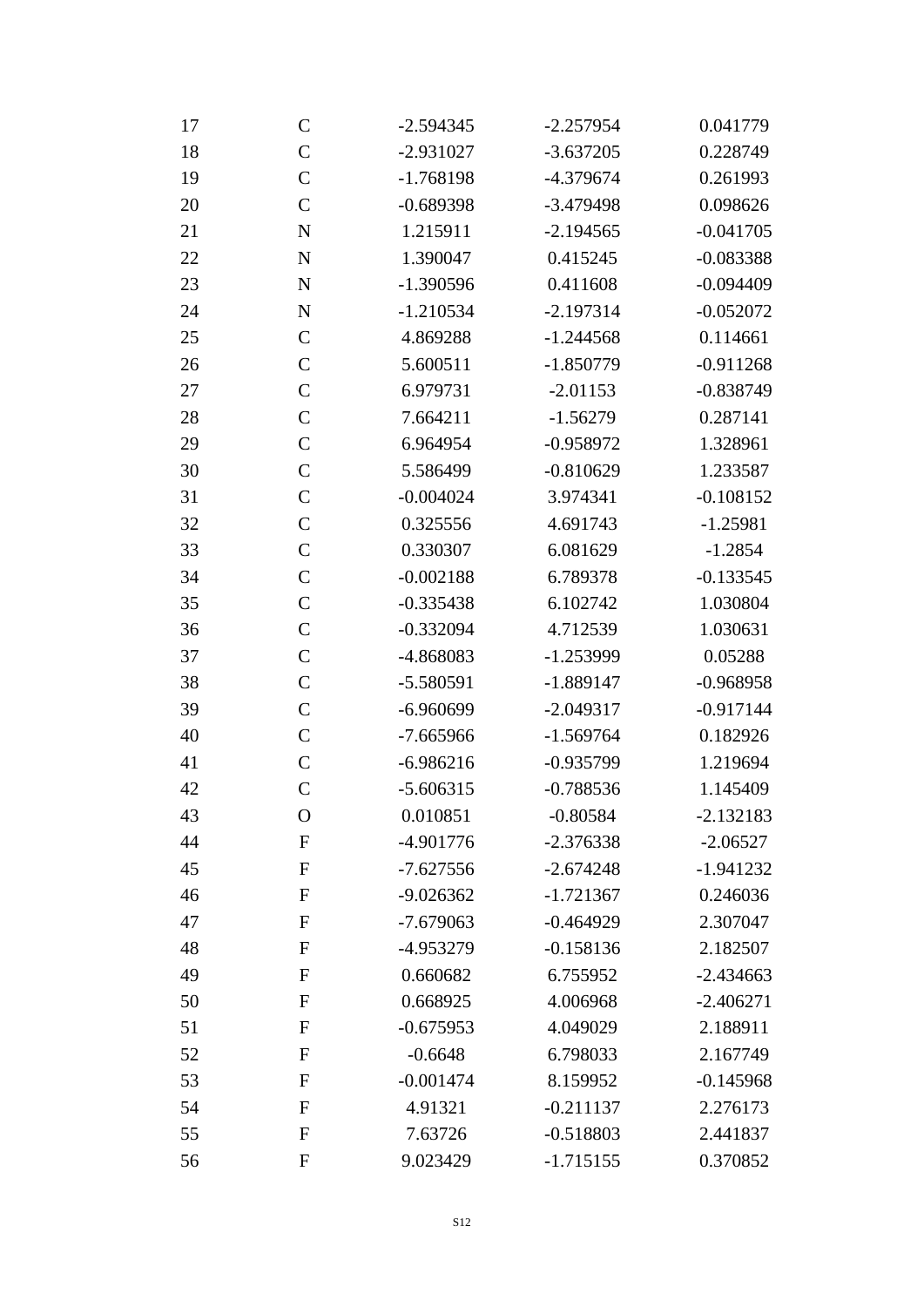| 57 | F | 7.665797    | $-2.607492$ | $-1.867365$ |
|----|---|-------------|-------------|-------------|
| 58 | F | 4.941613    | $-2.308944$ | $-2.031838$ |
| 59 | F | 1.671377    | $-5.725942$ | 0.443879    |
| 60 | F | 4.207811    | $-4.124974$ | 0.379733    |
| 61 | F | 4.805878    | 1.603049    | $-0.016927$ |
| 62 | F | 2.787412    | 3.750442    | $-0.001621$ |
| 63 | F | $-2.799048$ | 3.741971    | $-0.187348$ |
| 64 | F | $-4.81021$  | 1.58634     | $-0.183779$ |
| 65 | F | $-4.199535$ | $-4.131952$ | 0.368807    |
| 66 | F | $-1.660632$ | $-5.727427$ | 0.448144    |

Complex **7**

| Number           | Atomic Type    | X           | $\mathbf Y$ | Z           |
|------------------|----------------|-------------|-------------|-------------|
| $\mathbf{1}$     | Mn             | $-0.01235$  | $-0.461107$ | 0.569019    |
| $\overline{2}$   | $\overline{C}$ | $-0.761217$ | $-3.121671$ | 0.047513    |
| 3                | $\overline{C}$ | $-1.849807$ | $-4.011386$ | 0.258732    |
| $\overline{4}$   | $\overline{C}$ | $-2.994815$ | $-3.242888$ | 0.403522    |
| 5                | $\overline{C}$ | $-2.635373$ | $-1.859076$ | 0.242121    |
| $\boldsymbol{6}$ | $\overline{C}$ | $-3.381335$ | $-0.689115$ | 0.100828    |
| $\overline{7}$   | $\mathcal{C}$  | $-2.746911$ | 0.540017    | $-0.164357$ |
| $8\,$            | $\overline{C}$ | $-3.355609$ | 1.753387    | $-0.638671$ |
| 9                | $\overline{C}$ | $-2.382306$ | 2.713235    | $-0.757117$ |
| 10               | $\mathcal{C}$  | $-1.138909$ | 2.150685    | $-0.305171$ |
| 11               | $\overline{C}$ | 0.068276    | 2.819469    | $-0.04651$  |
| 12               | $\overline{C}$ | 1.259161    | 2.154162    | 0.256221    |
| 13               | $\mathcal{C}$  | 2.531599    | 2.701542    | 0.649269    |
| 14               | $\mathcal{C}$  | 3.453044    | 1.68512     | 0.645267    |
| 15               | $\overline{C}$ | 2.788306    | 0.465647    | 0.267062    |
| 16               | $\mathcal{C}$  | 3.353825    | $-0.793996$ | 0.016527    |
| 17               | $\overline{C}$ | 2.542001    | $-1.91241$  | $-0.188158$ |
| 18               | $\overline{C}$ | 2.845527    | $-3.274534$ | $-0.532869$ |
| 19               | $\mathcal{C}$  | 1.674208    | $-4.014836$ | $-0.481245$ |
| 20               | $\overline{C}$ | 0.625769    | $-3.128396$ | $-0.128567$ |
| 21               | ${\bf N}$      | $-1.252817$ | $-1.823089$ | 0.096564    |
| 22               | $\mathbf N$    | $-1.36072$  | 0.790737    | $-0.027936$ |
| 23               | ${\bf N}$      | 1.415644    | 0.76254     | 0.122602    |
| 24               | ${\bf N}$      | 1.166813    | $-1.849766$ | 0.017594    |
| 25               | $\mathcal{C}$  | $-4.866456$ | $-0.765052$ | 0.194138    |
| 26               | $\overline{C}$ | $-5.534403$ | $-0.353218$ | 1.349164    |
| 27               | $\overline{C}$ | $-6.918311$ | $-0.431362$ | 1.464729    |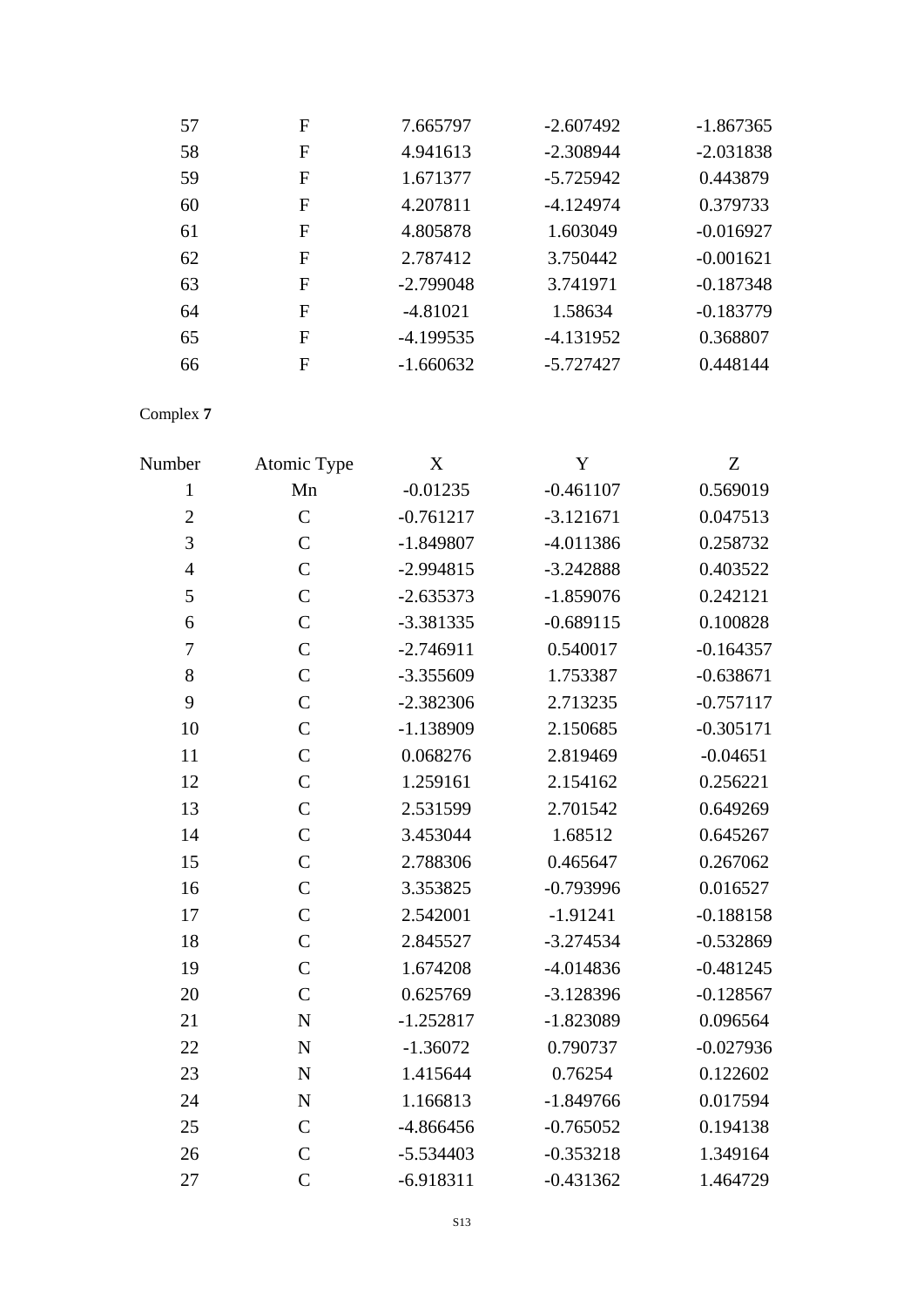| 28 | $\mathsf{C}$     | $-0.931629$<br>$-7.667069$ |             | 0.403386    |
|----|------------------|----------------------------|-------------|-------------|
| 29 | $\mathcal{C}$    | $-7.028405$                | $-1.35234$  | $-0.760726$ |
| 30 | $\mathcal{C}$    | $-5.64528$                 | $-1.269102$ | $-0.849664$ |
| 31 | $\mathcal{C}$    | 0.080629                   | 4.309653    | $-0.091402$ |
| 32 | $\mathsf{C}$     | $-0.486657$                | 5.069396    | 0.93388     |
| 33 | $\mathcal{C}$    | $-0.475592$                | 6.45864     | 0.911319    |
| 34 | $\mathcal{C}$    | 0.109767                   | 7.121242    | $-0.164326$ |
| 35 | $\mathsf{C}$     | 0.680139                   | 6.391233    | $-1.203968$ |
| 36 | $\mathcal{C}$    | 0.662574                   | 5.003067    | $-1.154602$ |
| 37 | $\mathcal{C}$    | 4.833332                   | $-0.956844$ | $-0.038768$ |
| 38 | $\mathcal{C}$    | 5.542775                   | $-1.527707$ | 1.020119    |
| 39 | $\mathsf{C}$     | 6.921173                   | $-1.695281$ | 0.975647    |
| 40 | $\mathcal{C}$    | 7.623831                   | $-1.293931$ | $-0.157717$ |
| 41 | $\mathsf{C}$     | 6.944134                   | $-0.727553$ | $-1.232643$ |
| 42 | $\mathcal{C}$    | 5.565406                   | $-0.564969$ | $-1.161418$ |
| 43 | $\mathbf O$      | $-0.043386$                | $-0.40549$  | 2.1198      |
| 44 | ${\bf F}$        | 4.864306                   | $-1.932637$ | 2.148715    |
| 45 | ${\bf F}$        | 7.592053                   | $-2.254187$ | 2.035721    |
| 46 | ${\bf F}$        | 8.984138                   | $-1.457148$ | $-0.215167$ |
| 47 | F                | 7.637137                   | $-0.333183$ | $-2.35072$  |
| 48 | $\boldsymbol{F}$ | 4.911252                   | 0.001756    | $-2.233231$ |
| 49 | ${\bf F}$        | $-1.036987$                | 7.179087    | 1.936755    |
| 50 | ${\bf F}$        | $-1.07377$                 | 4.431416    | 2.004669    |
| 51 | ${\bf F}$        | 1.234886                   | 4.298251    | $-2.190666$ |
| 52 | ${\bf F}$        | 1.255742                   | 7.045799    | $-2.265275$ |
| 53 | $\boldsymbol{F}$ | 0.124572                   | 8.491873    | $-0.199894$ |
| 54 | F                | $-5.030384$                | $-1.688938$ | $-2.008344$ |
| 55 | ${\bf F}$        | $-7.767705$                | $-1.847173$ | $-1.807261$ |
| 56 | $\mathbf{F}$     | $-9.032153$                | $-1.011857$ | 0.504191    |
| 57 | ${\bf F}$        | -7.547299                  | $-0.018806$ | 2.613381    |
| 58 | ${\bf F}$        | $-4.81134$                 | 0.149041    | 2.408906    |
| 59 | <b>Br</b>        | 1.541138                   | -5.859499   | $-0.933829$ |
| 60 | <b>Br</b>        | 4.522217                   | $-4.026418$ | $-1.062899$ |
| 61 | <b>Br</b>        | 5.277231                   | 1.941048    | 1.170558    |
| 62 | Br               | 2.959209                   | 4.476148    | 1.233441    |
| 63 | Br               | $-2.724547$                | 4.434659    | $-1.528239$ |
| 64 | Br               | $-5.17055$                 | 2.064085    | $-1.16939$  |
| 65 | Br               | $-4.704321$                | -3.991409   | 0.820926    |
| 66 | Br               | $-1.794341$                | $-5.90679$  | 0.424547    |